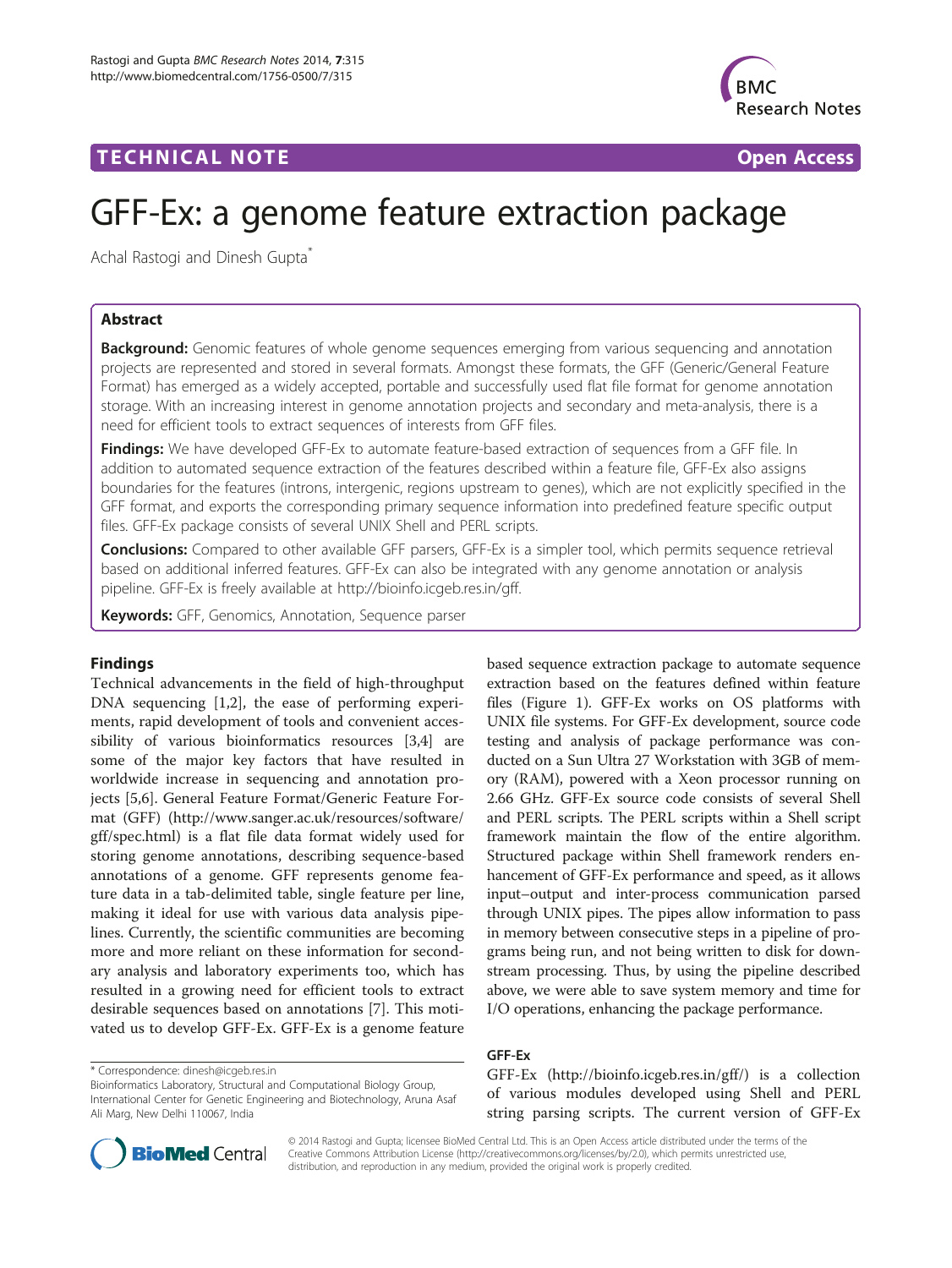<span id="page-1-0"></span>

(version 2.2, [http://bioinfo.icgeb.res.in/gff/gffdownloads/](http://bioinfo.icgeb.res.in/gff/gffdownloads/GFF_v2.2.tar.gz) GFF v2.2.tar.gz) equipped with an installation file, copies program scripts to the user specified installation directory. The package also includes few example files and a README file to help users install and execute GFF-Ex. GFF-Ex is robust and adaptable towards future integrations of the GFF-Ex plug-ins. The software enables GFF-Ex users to pass input arguments and parameters as a single command statement, along with invoking GFF-Ex. This helps GFF-Ex to switch to the specified modules/ plug-ins without taking much of kernel time. For an input file size of about 500 MB, the CPU time between invocation and termination of GFF-Ex is 2 m2.305 s. The current GFF-Ex architecture is suitable for transparent integration with various sequencing data analysis pipelines, meeting the requirements of researchers handling large datasets. To evaluate the GFF-Ex performance with other publicly available stand-alone parsers, we have performed comparison with functions of few parsers performing similar tasks. We compared GFF-Ex with other publicly available standalone gff parsers (accessed on 27-02-2013), namely, Sanger Institute GFF Perl modules [[8\]](#page-2-0); Josep Abril's GFF

|  |  | Table 1 Comparison of GFF-Ex with other tools |  |  |  |  |  |
|--|--|-----------------------------------------------|--|--|--|--|--|
|--|--|-----------------------------------------------|--|--|--|--|--|

|                | Galaxy | <b>Cufflinks</b> | <b>BioPerl</b> | GFF-Ex | Sangers' | Josep Abrils' |
|----------------|--------|------------------|----------------|--------|----------|---------------|
| Intergenic     | Ν      | Ν                | N              |        | N        | N             |
| Gene           |        |                  |                |        |          |               |
| Exon           |        |                  |                |        |          |               |
| Intron         |        | Ν                | N              |        | N        | N             |
| <b>CDS</b>     |        |                  |                |        |          |               |
| mRNA           |        |                  |                |        |          |               |
| <b>UTRs</b>    |        |                  |                |        |          |               |
| UpstreamToGene | N      | Ν                | N              |        | N        | N             |